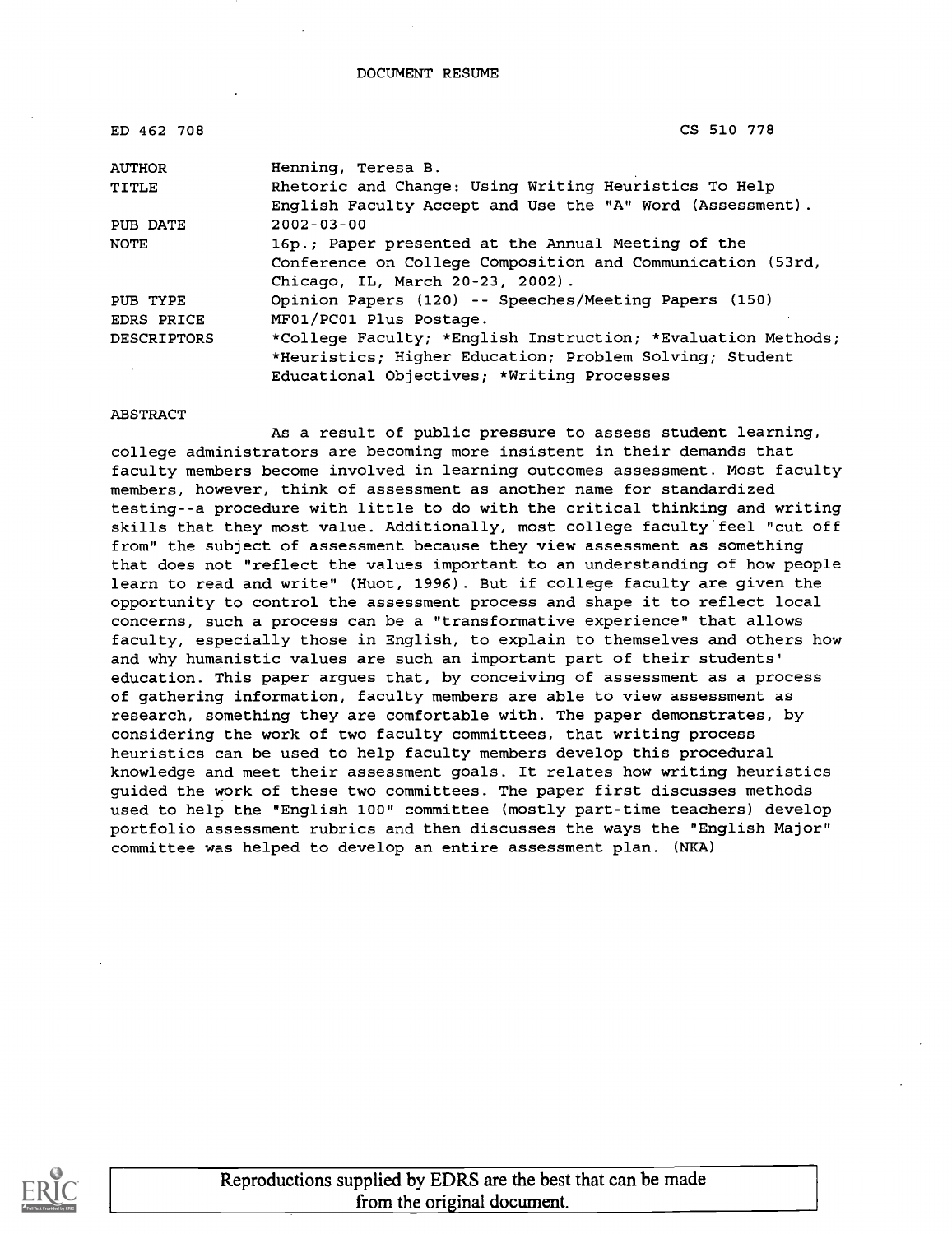Rhetoric and Change: Using Writing Heuristics To Help English Faculty Accept and Use the 'A' Word (Assessment).

Teresa B. Henning

U.S. DEPARTMENT OF EDUCATION Office of Educational Research and Improvement EDUCATIONAL RESOURCES INFORMATION CENTER (ERIC)

- 0 This document has been reproduced as received from the person or organization originating it.
- 0 Minor changes have been made to Improve reproduction quality.

Points of view or opinions stated in this document do not necessarily represent official OERI position or policy.

÷

PERMISSION TO REPRODUCE AND DISSEMINATE THIS MATERIAL HAS BEEN GRANTED BY

T. B. Henning

TO THE EDUCATIONAL RESOURCES INFORMATION CENTER (ERIC)

1

2

 $\sim$   $-$ 

ED 462 708



BEST COPY AVAILABLE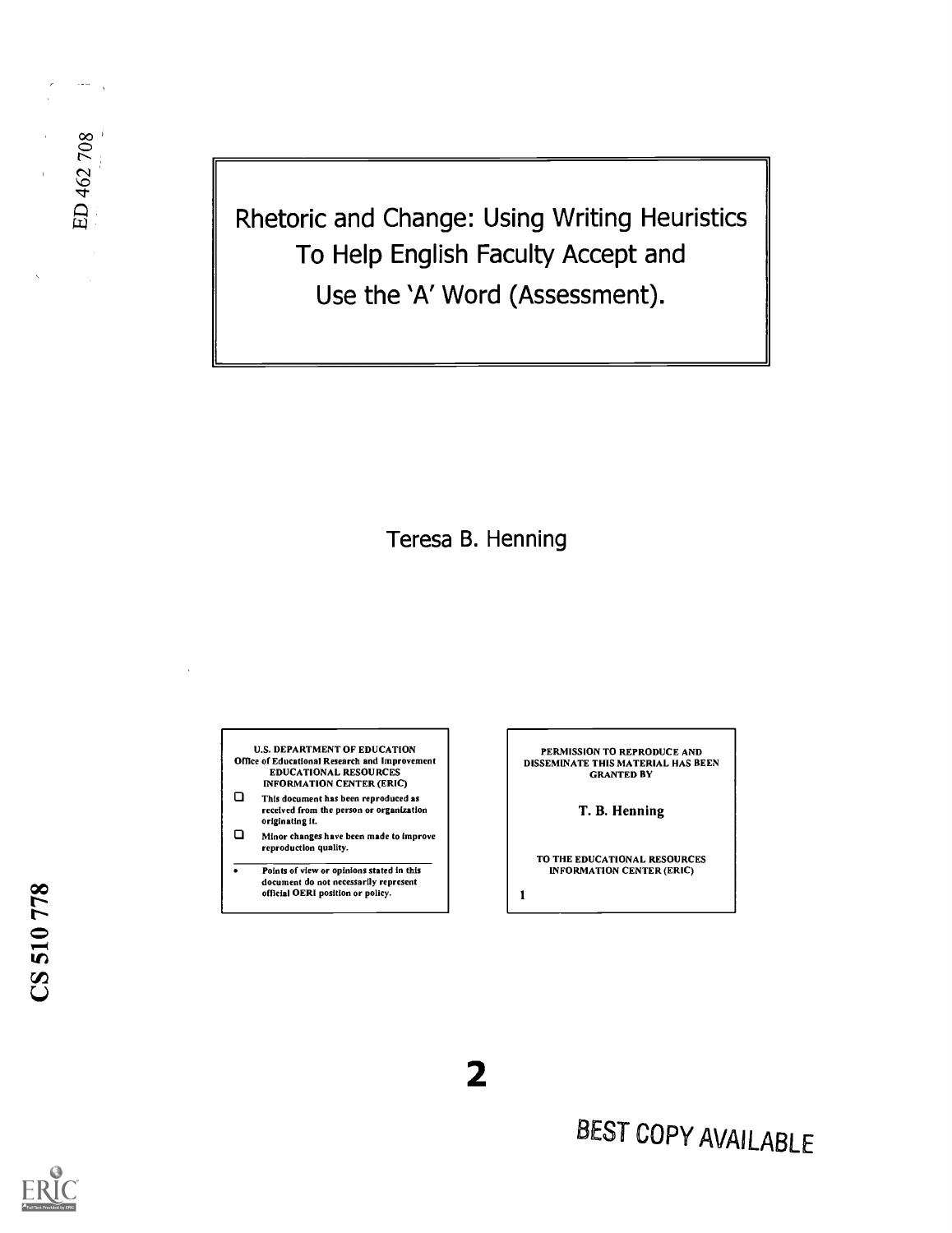#### Dr. Teresa B. Henning

CCCC's

Chicago, IL

22 March 2002

Rhetoric and Change: Using Writing Heuristics to Help English Faculty Accept and Use the 'A' Word (Assessment)

Learning outcomes assessment is perhaps one of the biggest institutional buzzwords of the last decade. Accreditation bodies and state and federal governments have embraced assessment as a means of insuring educational quality and accountability. As a result of this public pressure to assess student learning, college administrators at all levels are becoming more insistent in their demands that faculty members become involved in learning outcomes assessment. However, college faculty, especially those in the humanities, are dubious, and rightfully so, about assessment improving the quality of education. Most faculty members think of assessment as another name for standardized testing – a procedure that has little to do with the critical thinking and writing skills that they most value. As Brian Huot in "Toward a New Theory of Writing Assessment" puts it most college faculty feel "cut off from" the subject of assessment because they view assessment as something that does not "reflect the values important to an understanding of how people learn to read and write" (549).

However, assessment does not have to be an alienating process for faculty members. In fact, if college faculty are given the opportunity to control the assessment process and shape it to reflect local concerns, such a process can in fact be a "transformative experience" that allows faculty, especially those in English, to explain to

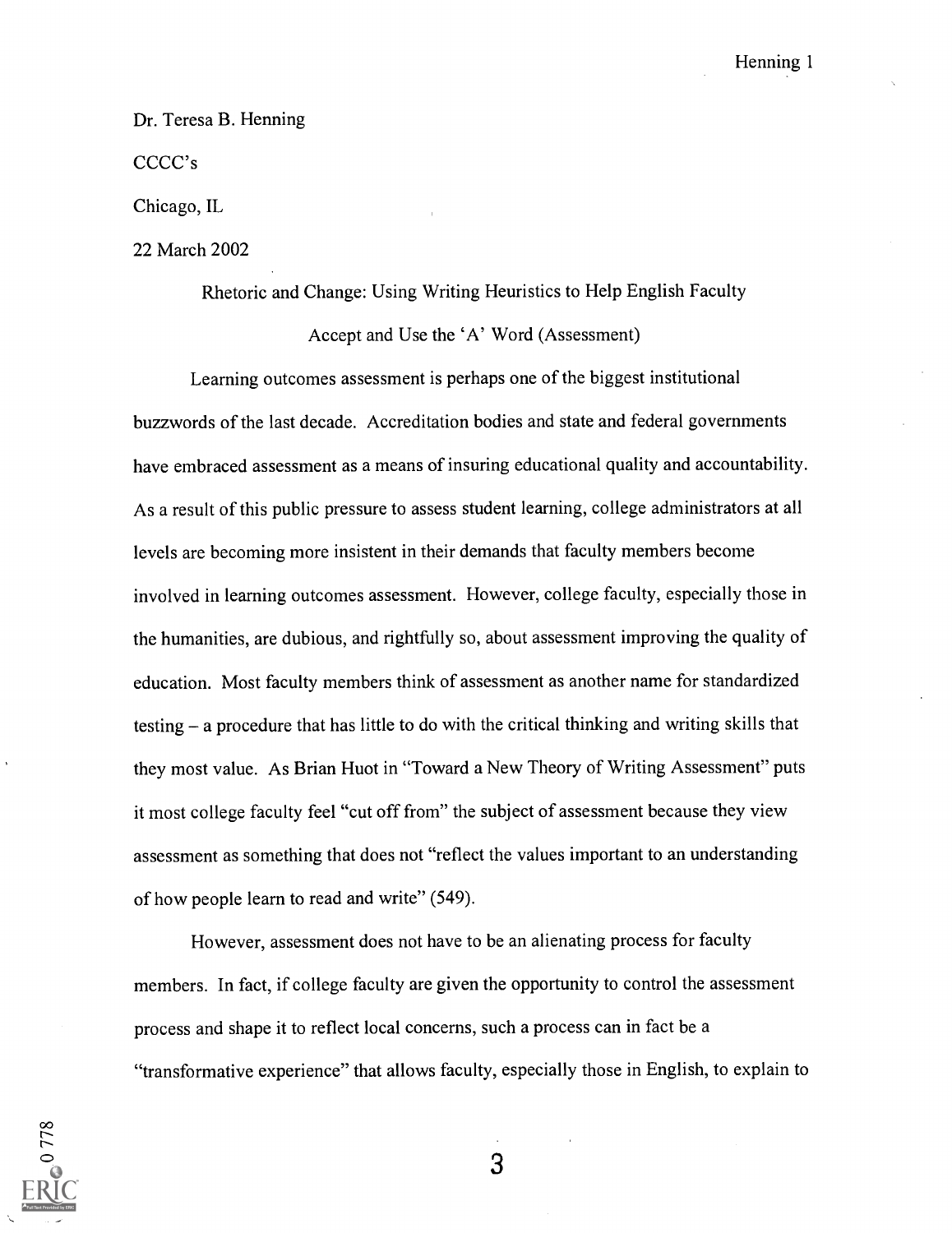themselves and others how and why humanistic values are such an important part of their students' educations (Henning 3). James Slevin argues in "Engaging Intellectual Work: The Faculty's Role in Assessment," that assessment can be engaging for faculty members if it can be characterized as intellectual work involving "a commitment to critical inquiry, collegiality, careful review, and serious study" (299). Assessment can easily be construed as intellectual work if it is flexibly defined as a "process of gathering information" about how well a particular institution, program, or course is "achieving what it purports to do" (Asteriadis).

By conceiving of assessment as a process of gathering information, faculty members are able to view assessment as research, which is something most faculty members are comfortable with. However, changing faculty perceptions about assessment, while a good initial step, will not help faculty stay comfortable with and engaged in the assessment process. Faculty members will only stay engaged in the assessment process if they are equipped with procedural or "how-to" knowledge that helps them stay in control of the process by letting them discover what to do. As this paper will demonstrate by considering the work of two faculty committees, writing process heuristics can be used to help faculty members develop this procedural knowledge and meet their assessment goals.

Before discussing how writing heuristics guided the work of these two committees, I first need to introduce you to the committee members and their assessment concerns. The first committee, which I will refer to as the English 100 committee, was made up of mostly part-time teachers who regularly teach English 100, my institution's developmental writing course. These teachers were motivated to participate in

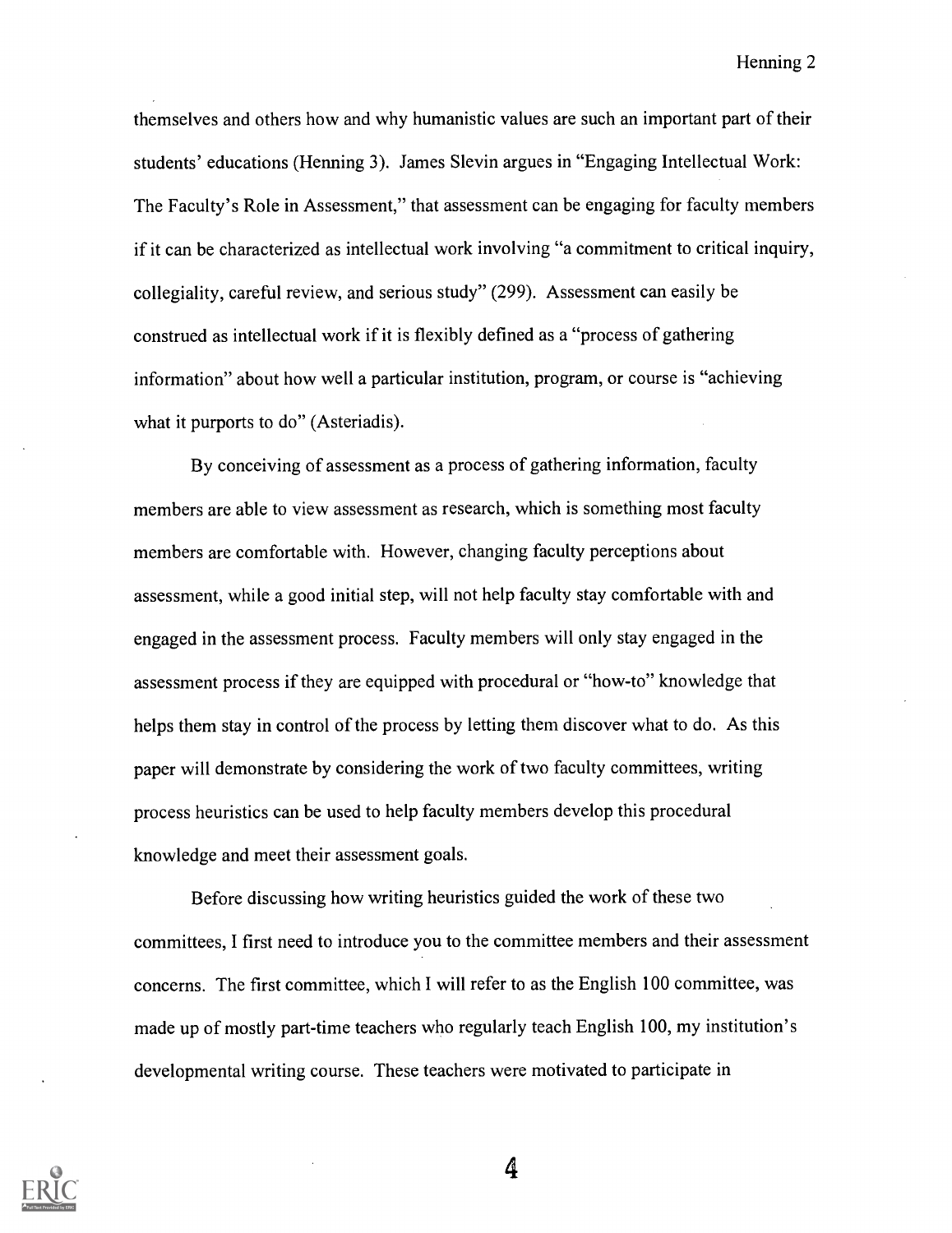assessment as a result of a mandatory portfolio requirement in English 100. This requirement stipulates that to pass English 100 students must submit a portfolio of at least two out of class and one in class essays for review by other English 100 teachers at an end of semester portfolio reading. The teachers read the portfolios to determine if they pass or fail.

The problem for the committee was that this policy did not offer guidelines for distinguishing passing portfolios from non-passing portfolios. As a result, the end of the semester portfolio reading was becoming unmanageable with each teacher offering a different defense as to why all his or her students' portfolios should pass. Consequently, all portfolios passed at the portfolio reading, but most teachers felt uncomfortable with the fact that the portfolios passed for different reasons. The teachers realized that students were not leaving English 100 with the same set of basic skills. To solve this problem, these teachers decided they were interested in creating a set of assessment rubrics to use at future portfolio readings.

In contrast to the first committee's well-focused assessment project and fairly homogeneous membership, the second committee, which I will refer to as the English Major committee, had a less well-focused assessment goal and a more heterogeneous membership. This committee was made up of full-time faculty members in English representing a variety of sub-disciplines including linguistics, literature, and composition. This group was brought together by virtue of an upcoming accreditation visit and had been asked by their institution to come up with an assessment plan.

Members of this committee had attended a campus-wide workshop on assessment which had provided them with a definition of assessment and an explanation of

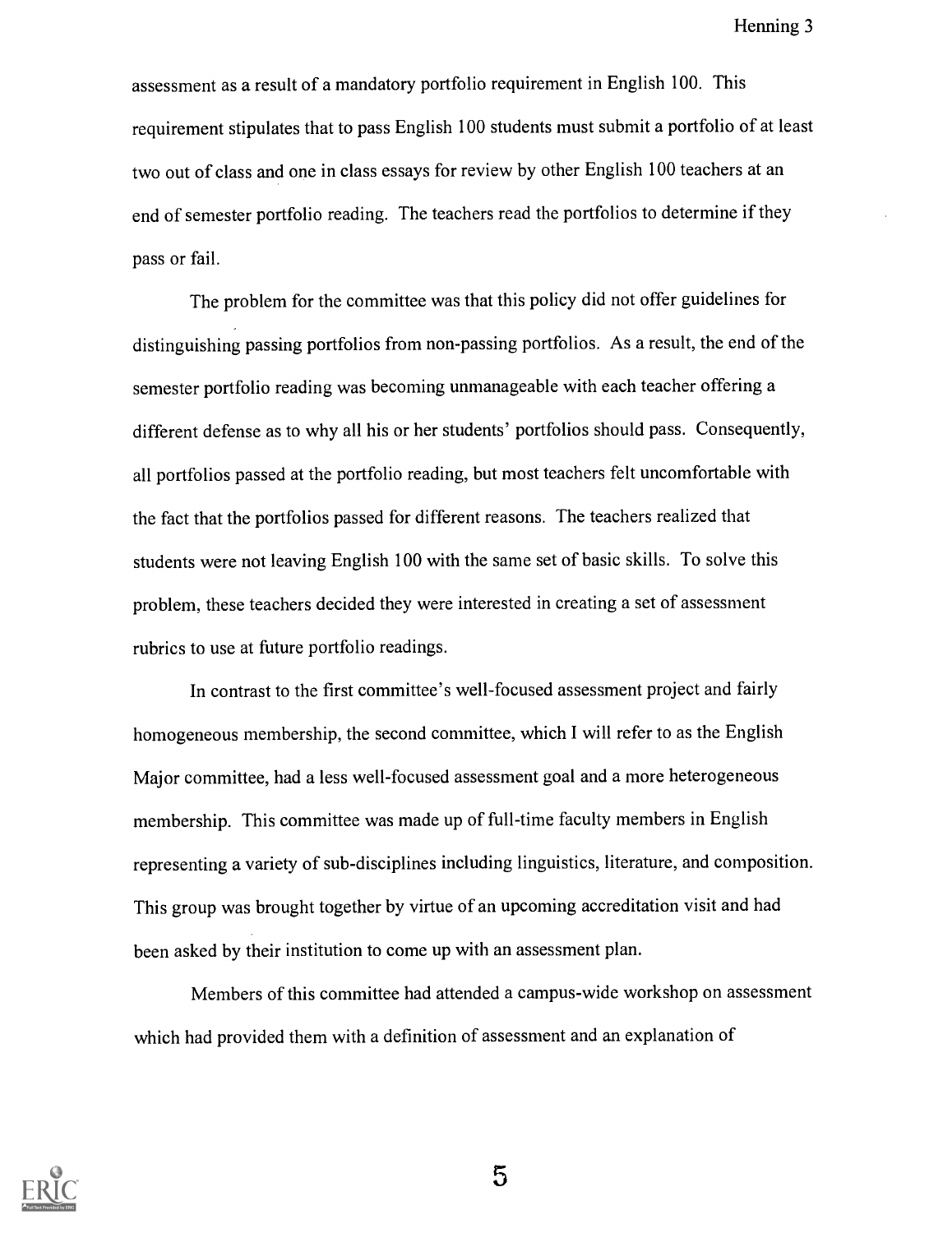assessment's importance, but they had not been given guidance on how to develop an assessment plan. In many ways, this committee was being asked to start from scratch. It would eventually need to develop learning goals and objectives as well as a means of measuring these goals and objectives.

Now that the committees have been introduced, this paper will consider how both of these committees successfully engaged in the assessment process by relying on writing heuristics. In many ways, a productive assessment process is similar to a productive writing process. Both processes can be recursive, and participants in either process find it useful to (1) pre-write to generate ideas, (2) to draft to select ideas for use, and (3) to revise to shape the selected ideas into a final form. Keeping these three basic stages in mind, I will detail how each committee used writing heuristics to meet their assessment goals.

To help the English 100 committee develop portfolio assessment rubrics, I held a two-hour meeting where I asked each member including myself to free-write for tenminutes in response to this prompt: What are the minimum characteristics an essay must possess for it to be deemed passing in English 100? Once the committee members had used pre-writing to generate ideas, I then asked them to select from their free-writes the 10 most important features an essay must possess and to rank order that list. Free-writing and selective listing helped the committee members prepare for producing a collaborative draft of assessment rubrics.

To generate the first draft, I asked each committee member to share, one-at-atime, the first three items on their top ten lists. I recorded each person's answers on a white board. When duplicate responses were offered, I did not record them, but asked the

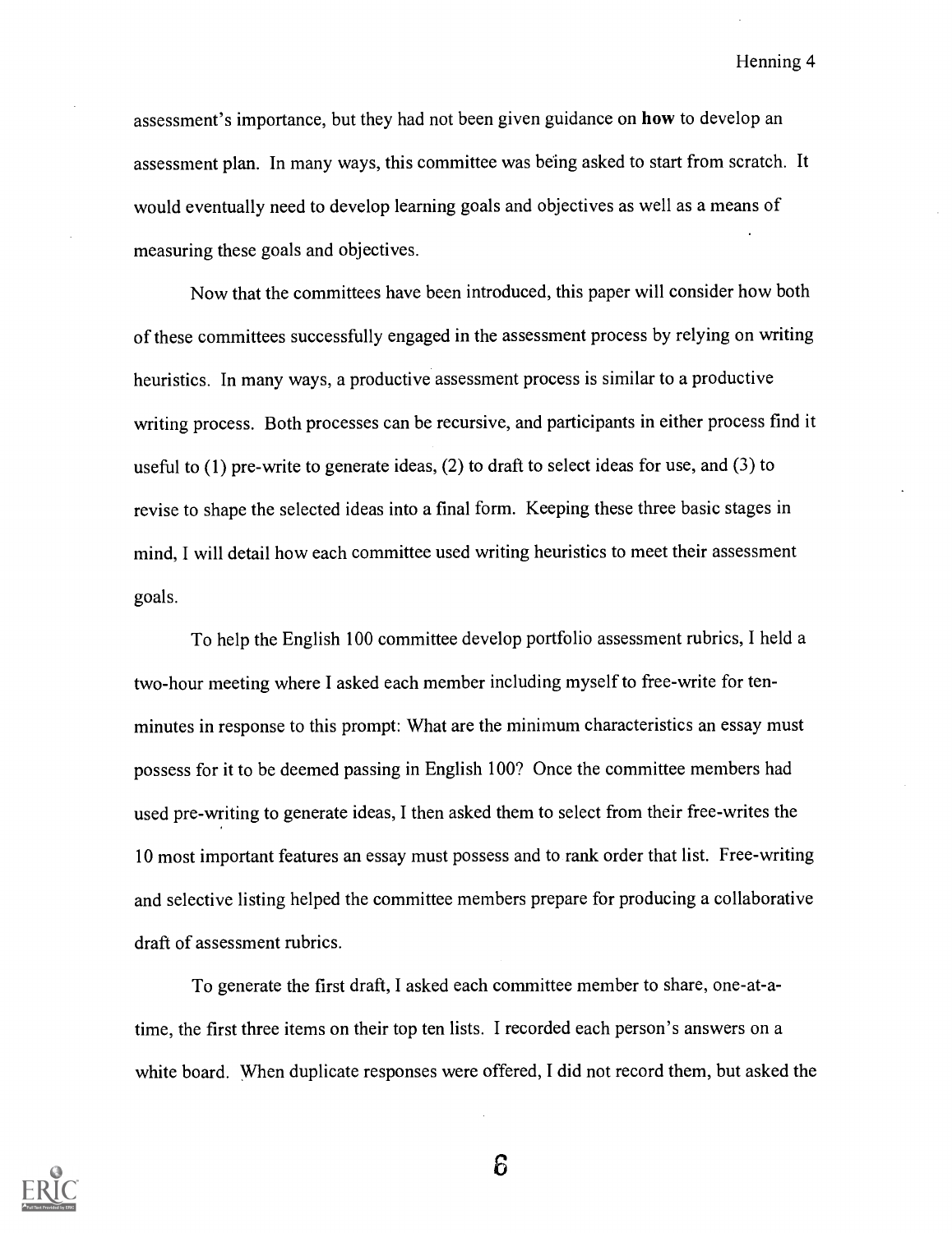group to choose which response they wanted me to record. Once the white board list was complete, I asked the committee if there was anything in their free-writes that was not on the board. Surprisingly, the list only missed a couple of significant ideas: one concerning audience and one concerning tone. These items were added to the white board list. I then asked the committee to group items on the list into the rhetorical categories of writing process, idea development, organization, writing context, and use of language. Thus, the committee created a white board draft of assessment rubrics, which I later wrote up and distributed to each member via email.

At the committee's next two-hour meeting, the faculty methodically considered the previously created draft by taking up each rubric, one-at-a-time, and revising it to make it more concrete. The committee's major concern throughout revision was to make sure that each rubric was specific enough so that it could be easily measured at a portfolio reading  $-$  a characteristic you will notice when considering the rubric handout. By the end of the meeting, the committee completed a final draft of the rubrics that all teachers could accept. As the CCCC's position statement on writing assessment recommends, these rubrics were published and shared with students the following semester vis a vis my institution's composition program packet. Only after these rubrics were published and communicated to students were they applied at portfolio readings.

Instructors now use these rubrics all semester long to guide student revision and to assess their drafts in progress. As a result, at the end of the semester, the committee passes most English 100 portfolios, but the committee has found that the portfolios that do pass at the reading are of a higher quality than portfolios that have passed in previous semesters. So, not only does the committee have a shared sense of appropriate English

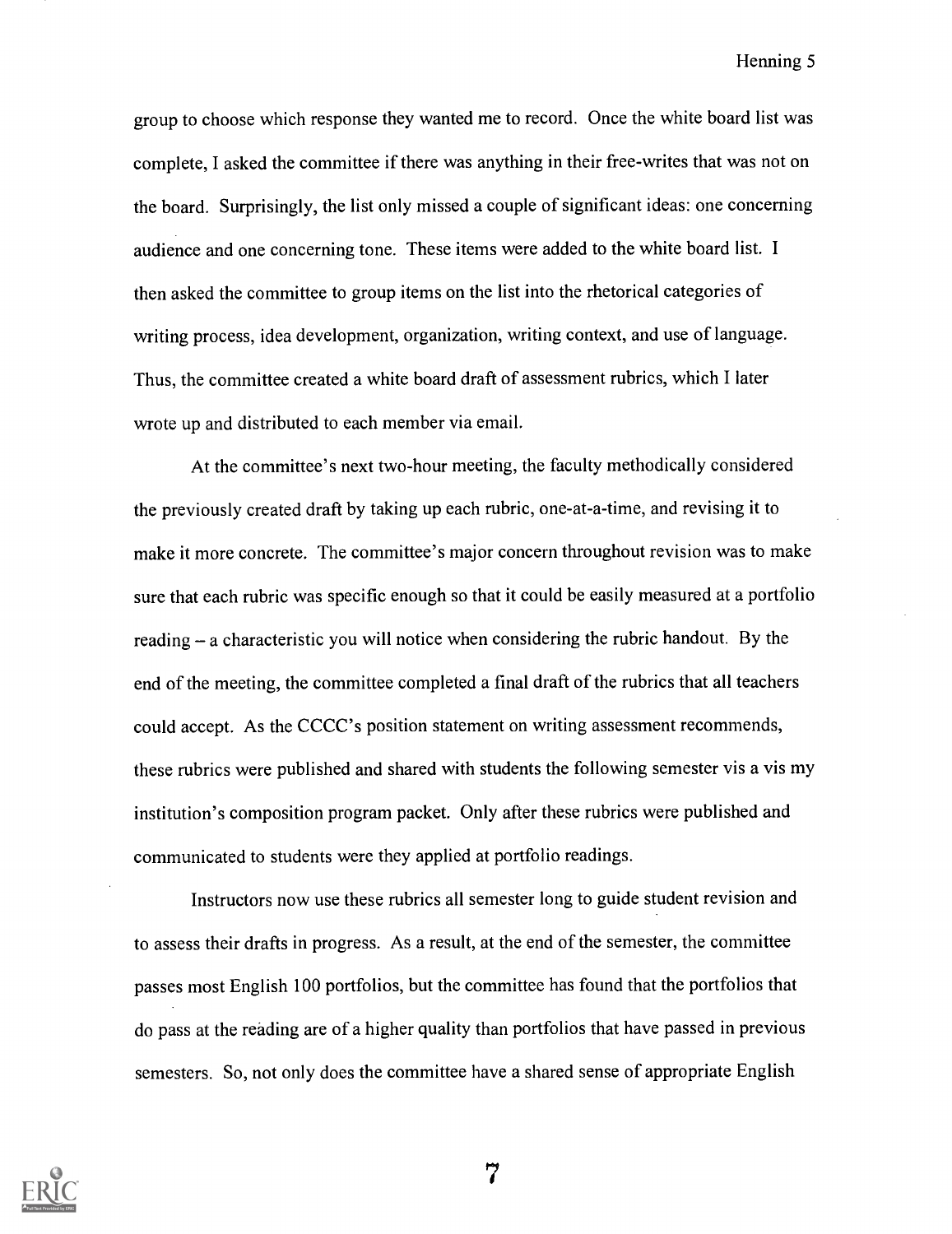100 requirements, but by clearing articulating those requirements to their students, the students' writing has improved.

For the English 100 committee, the movement from pre-writing to final draft happened quickly  $-$  in just two two-hour meetings. This quick movement can probably be attributed to the fact that members of this committee have had a good deal of experience reading and assessing the work of English 100 students. They simply needed to make the rubrics they were using more explicit and concrete. However, I should also note that even though the final draft is now complete and has been in use for nearly three semesters, English 100 teachers are interested in completing more revisions to the rubrics to account for current curriculum trends. The committee takes seriously the CCCC's position statement mandate that assessment should be "authentic" and measure and support "what is taught in the classroom." As a result, the committee hopes to add a rubric about thesis and perhaps a rubric about the use of outside sources in the near future.

In contrast to the English 100 committee's quick movement from pre-writing to final published draft, the English Major committee which needed to develop an entire assessment plan, required two semesters worth of meetings to establish learning goals and objectives and a means for measuring those goals and objectives. Also, because of other department concerns such as academic autonomy and strategic planning, the English department has yet to implement its assessment plan which is something the English 100 teachers have been doing for the last three semesters.

The English Major committee devoted one semester to creating learning goals and objectives for the English major. This committee was not able to spend a lot of time at its

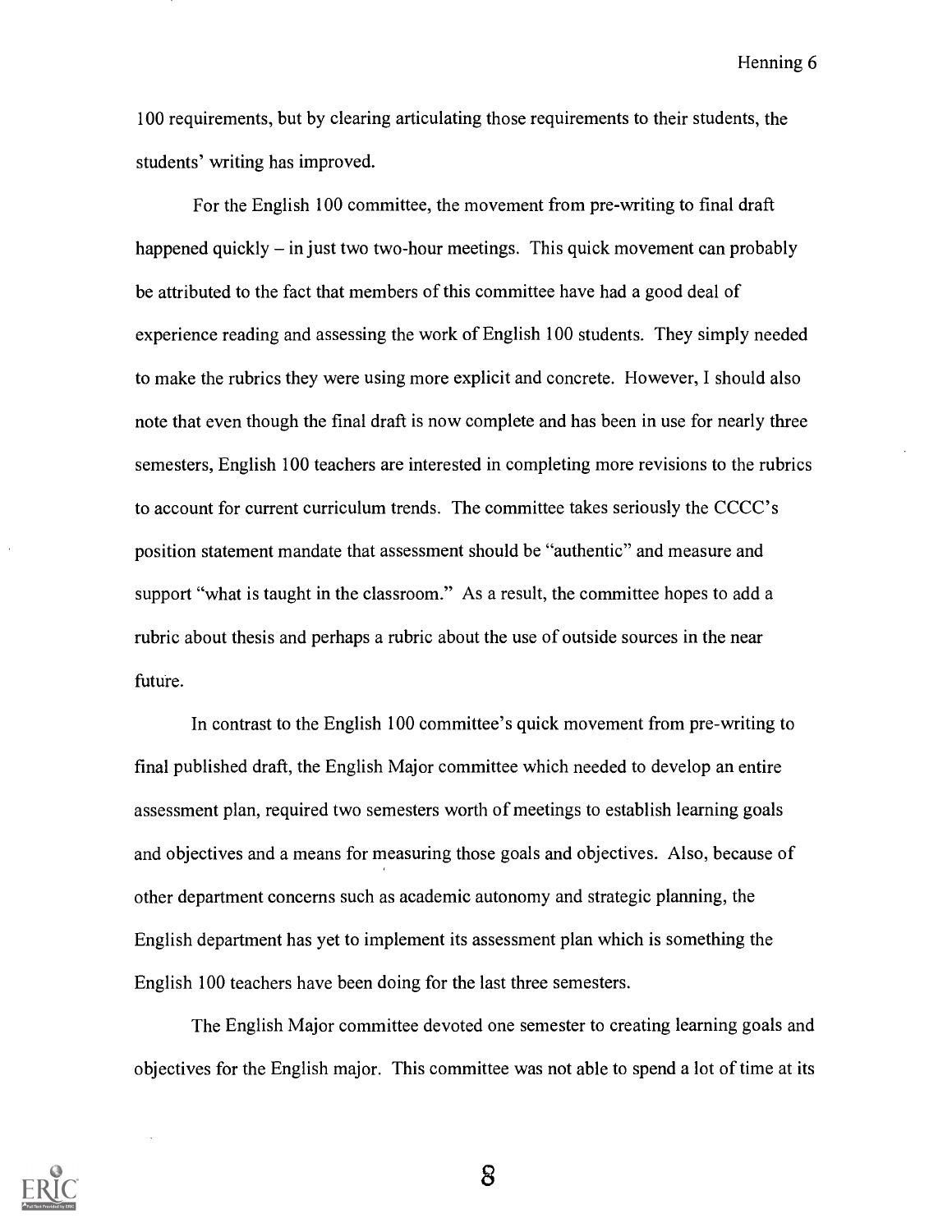first meeting completing pre-writing on this matter, so I assigned the group homework. For homework, I gave each committee member a copy of learning goals and objectives for an English major at another institution. I asked each member to use this model to guide them in generating their own set of goals and objectives.

At the next committee meeting, each faculty member contributed to the prewriting stage of idea generation by sharing his or her homework. During the sharing, the committee decided they also needed to clarify the concepts "learning goal" and "learning objective." The committee decided it would use the term "learning goal" to refer to a general pedagogical concept and the term "learning objective" to refer to the specific instantiation of that goal in the classroom. This distinction can be seen in the final draft of this document, which I have provided you with.

Armed with this distinction, faculty members left the meeting to adjust their lists and to email them to one another. At the following meeting the committee began selecting material for their document draft. One faculty member facilitated this process by use of a cut and tape method to synthesize the members' ideas. The committee was then able to work with a cut and tape version of everyone's brainstorming lists and remove repetitive ideas and re-word ideas. By the end of the meeting, the committee had produced a rough draft of learning goals and objectives, which was later typed and emailed to all committee members. The English Major committee used two more meetings to refine this draft into the final document you see before you today. They used revision to insure that the learning goals and objectives were comprehensive enough to account for the variety of courses in the English major.

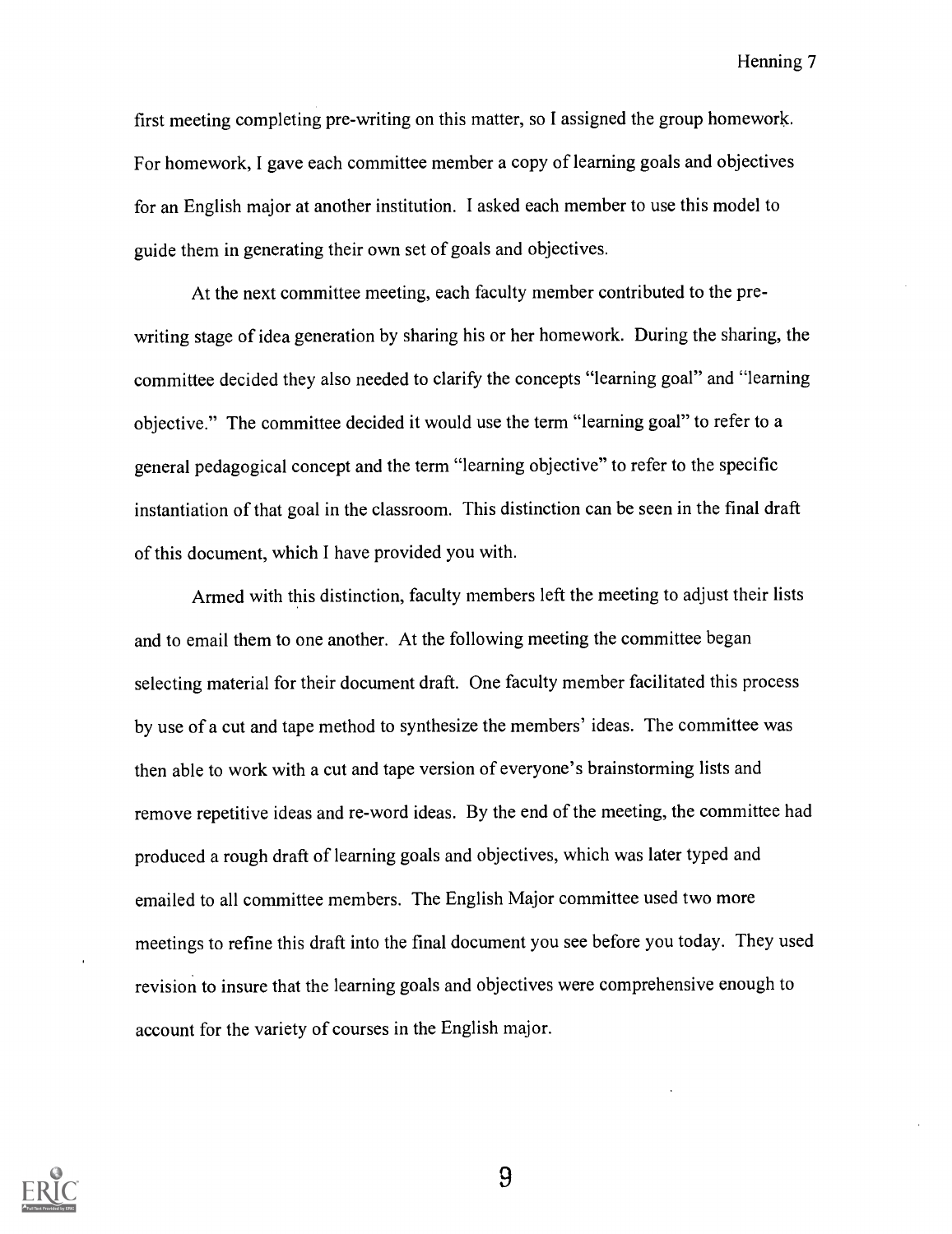Once the semester long work entailed in creating learning goals and objectives was completed, the committee then needed to create an assessment tool or tools for measuring these goals and objectives. The need to create assessment tools is another way this committee differed significantly from the English 100 committee. The English 100 committee was already under a mandate to use a writing portfolio as an assessment tool. They simply needed to clarify what rubrics or learning goal and objectives that tool should measure. The full-time English faculty, on the other hand, had the tough task of creating assessment tools, which was something that nearly none of us was familiar with or comfortable with.

To help the committee generate ideas for an assessment tool, I initially did not use a writing heuristic but instead followed the assessment form our department was required to complete for accreditation. The form asked faculty members to match each learning objective to the specific English major course or set of courses that was related to that objective. Once that process was completed, the faculty needed to explain how that specific objective would be assessed or measured in that specific course or those specific courses.

The faculty members dutifully completed this homework individually and shared their results at the next meeting. However, as they began to discuss each other's work, they began arguing about whether or not a specific objective could be applied to a course they were teaching. While this discussion started out as a productive one, the longer the discussion continued the more entrenched each faculty member became in his or her own sub-discipline. What I now realize is I had assigned the faculty members the wrong homework. Since up until this meeting the faculty had taken a comprehensive view of



1 Q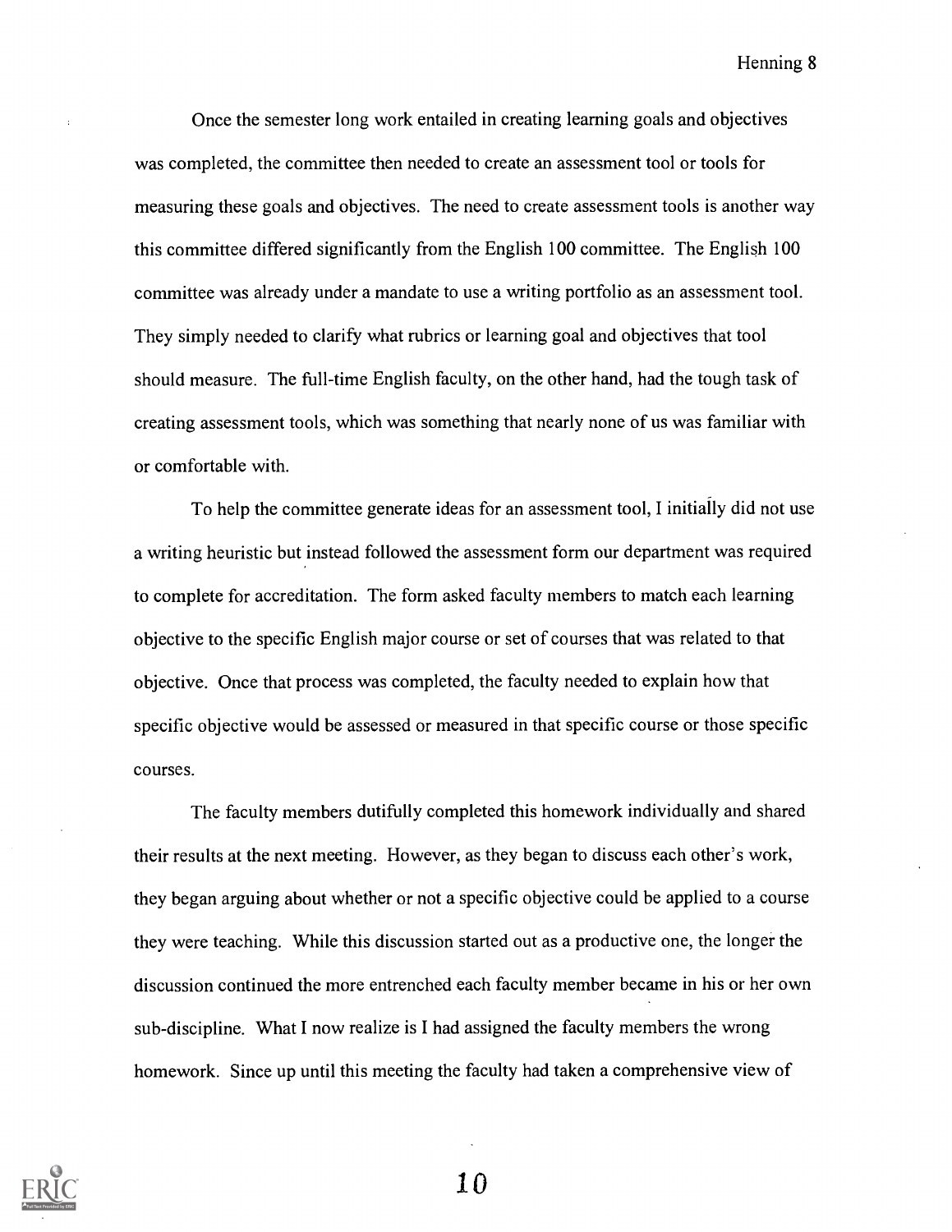the major, it made little sense to now divide the major into courses. At the next meeting, I assigned a different kind of pre-writing that would take into account this comprehensive perspective.

To help the committees begin to generate ideas or pre-write for an assessment tool or tools, I asked each committee member for homework to respond to a version of the five journalistic questions that I had revised to correspond only to assessment issues. Committee members were asked to describe what assessment tool they would use to measure what learning goals and objectives, how the tool would be used to gather this data, who would need to participate in the tool's use, where the tool would fit into the English major courses, when the tool would be used, and why the tool would be a good one to use.

At the next meeting, committee members shared their results, and the desirable components of each tool were recorded on a white board. Through this selecting or drafting process, the committee came to the realization that it had a preference for the use of two tools: a student survey and a portfolio of student work. The committee then decided to divide into two sub-committees each of which would be responsible for producing a final draft of one of the preferred tools. By the end of the semester, each sub-committee did produce a final draft of an assessment tool that was tentatively accepted by the English department.

As I noted before, institutional pressure to complete other projects has prevented the English department from implementing its assessment plan, but its learning goals, objectives, and selected assessment tools have been published at the institutional level via the department's contribution to the university's accreditation document and via the

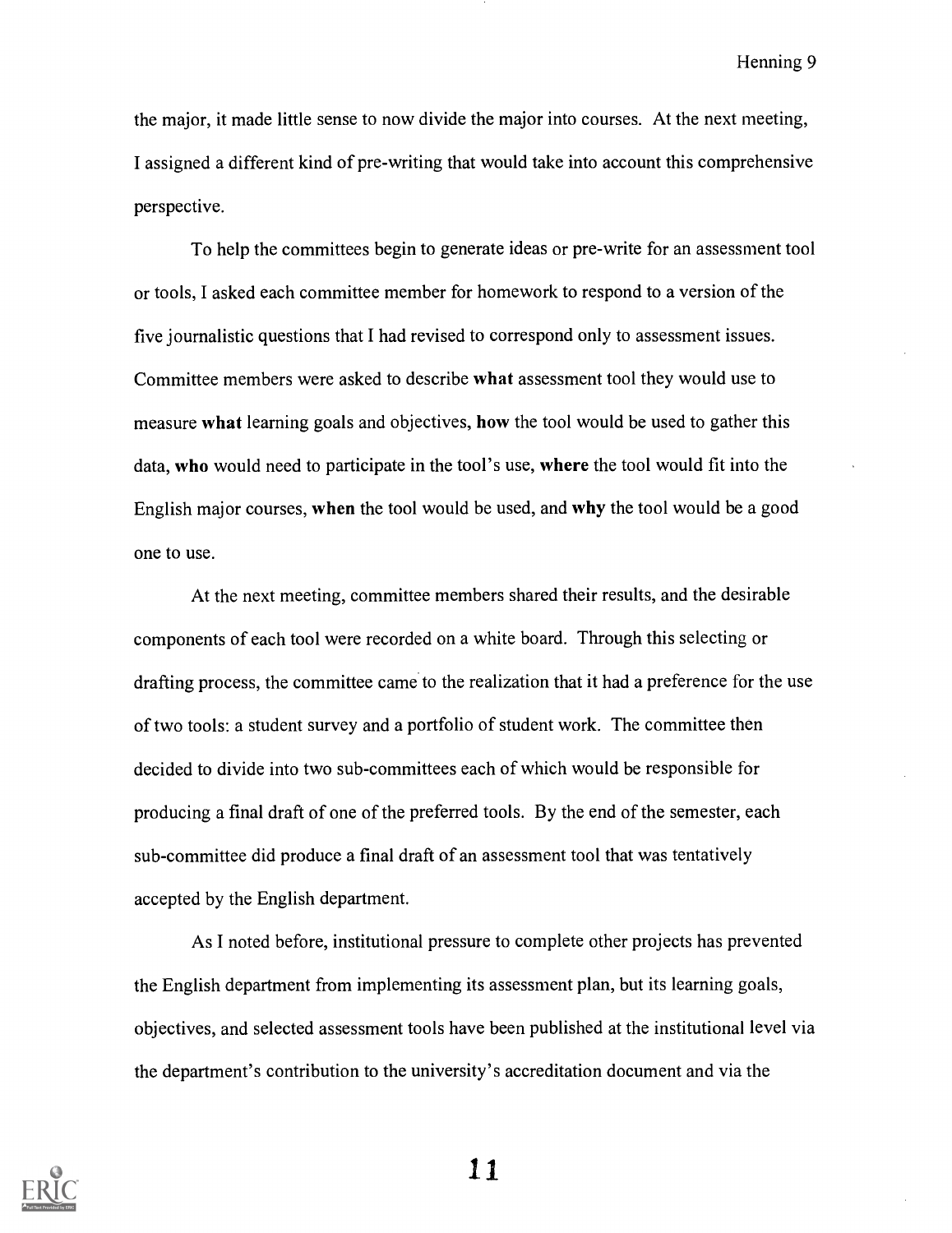department's academic autonomy proposal. Also, the department has established a curriculum and assessment committee that will eventually implement these assessment procedures. However, since this process is incomplete neither the learning goals and objectives nor the assessment measures have been shared with the department's English majors.

All in all, the English Major committee's assessment process took longer that the English 100 committee's process and was more recursive. Essentially, the English Major committee went through the assessment process twice: once to create learning goals and objectives and once to create assessment tools. Despite the fact that the English Major committee has not finished its assessment tools, its journey through this process has been as transformative as the one the English 100 committee experienced. The full-time English faculty, even though they have different disciplinary perspectives, now have a better sense of what their colleagues do and how that work is related to what they each do. This new knowledge has helped strengthen the atmosphere of collegiality in my department.

This paper has attempted to demonstrate that both full- and part-time faculty members can find assessment to be an engaging and transformative process if they are allowed to control that process so that it responds to local needs and concerns. However, since most faculty members feel alienated by the prospect of participating in an assessment process, they must be provided with procedural or "how to" knowledge if they are to remain engaged in the process. By conceiving of assessment as a process of gathering information that is similar to the writing process, and by using writing process

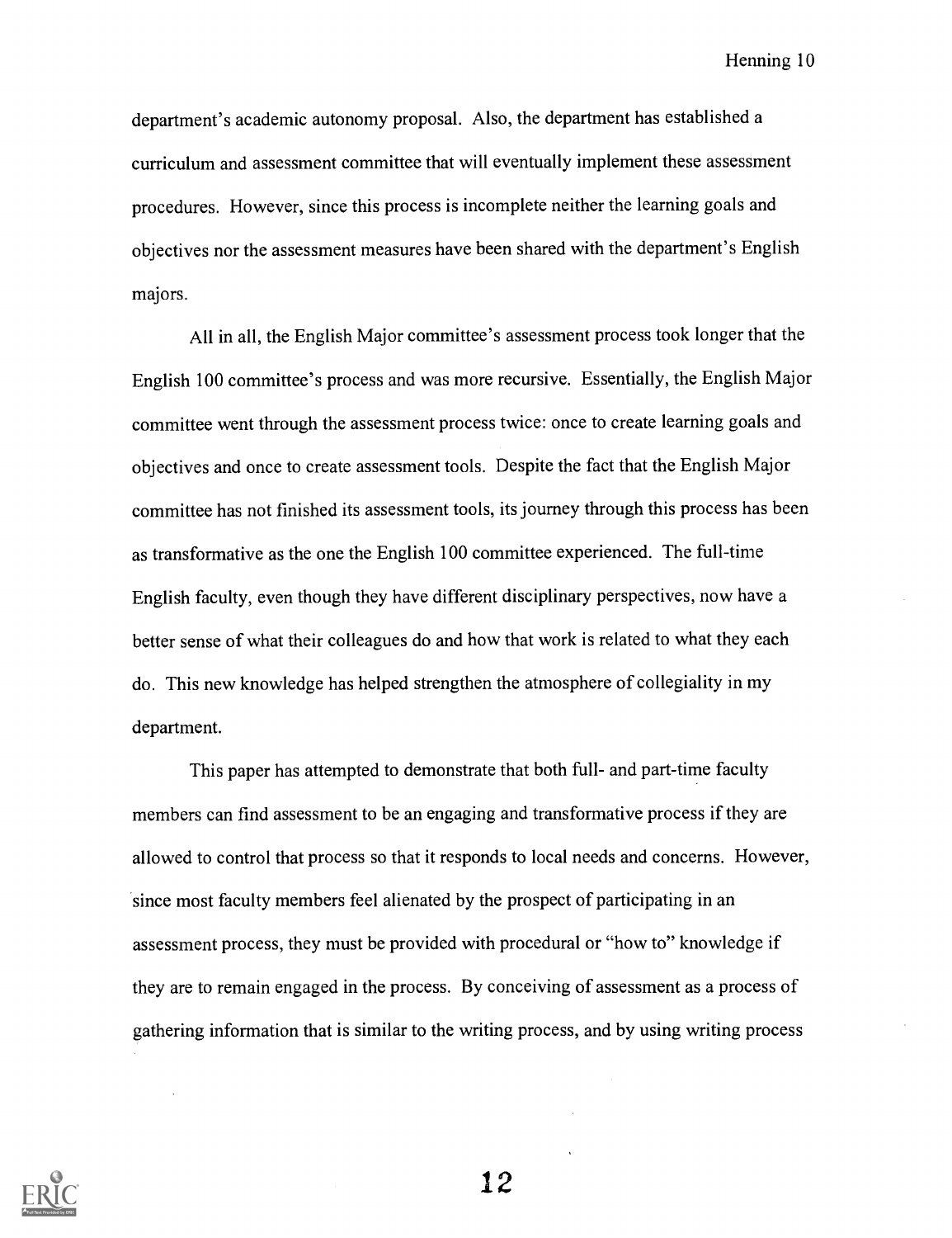heuristics, faculty members can successfully meet their assessment goals in a congenial and intellectually satisfying manner.

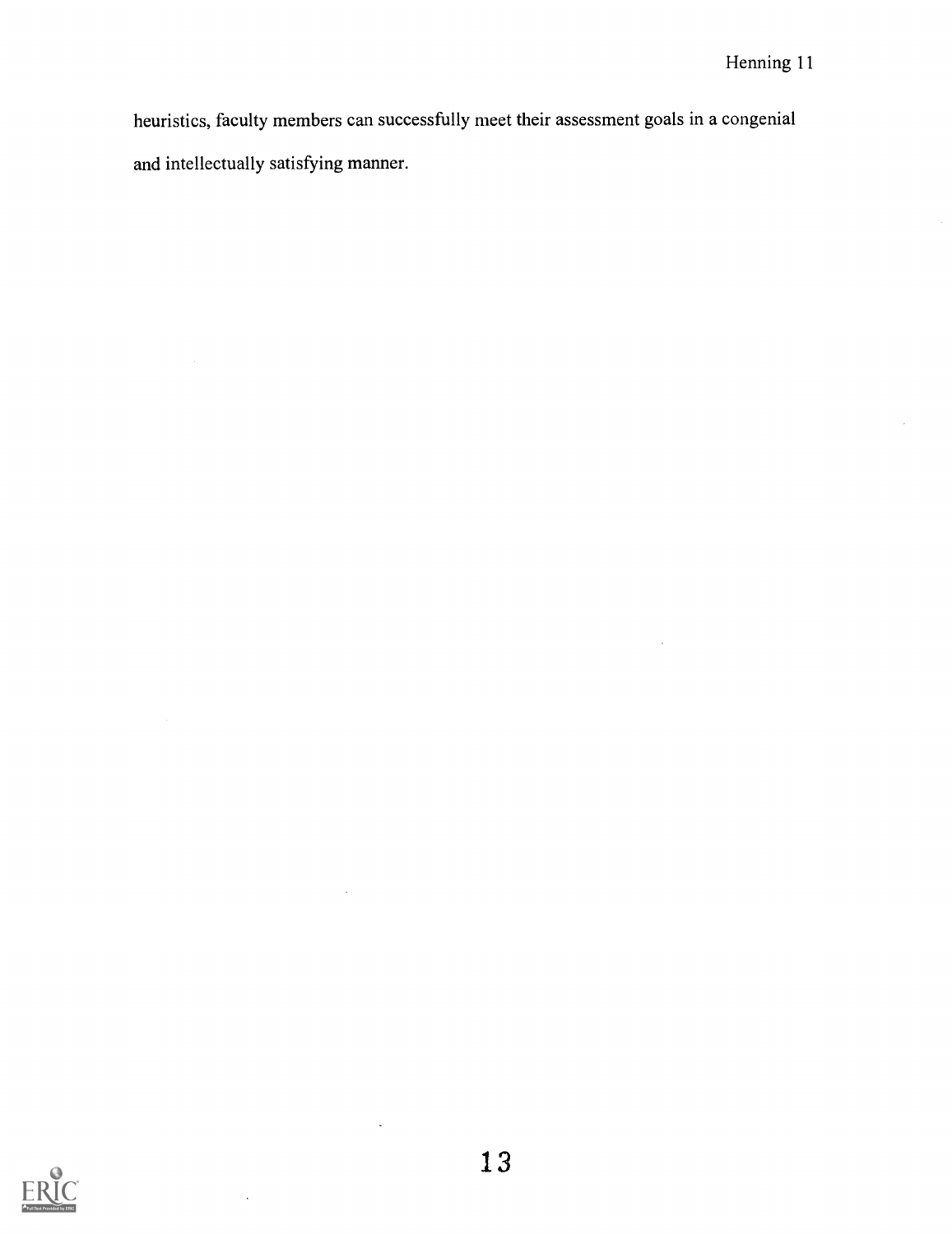## Works Cited

- Asteriadis, Marilyn. "Assessment of Student Learning Achievement." Faculty Convocation. Purdue North Central. Westville, IN. 17 August 2000.
- Conference on College Composition and Communication. Writing Assessment: A Position Statement. NCTE: Urbana, IL, 1995.
- Henning, Teresa. "Beyond Standardized Testing: A Case Study in Assessment's Transformative Power." English Leadership Quarterly 24.3 (2002): 3-7.
- Huot, Brian. "Toward a New Theory of Writing Assessment." College Composition and Communication 47.4 (1996): 549-566.
- Slevin, James. "Engaging Intellectual Work: The Faculty's Role in Assessment." College English 63.3 (2001): 288-305.

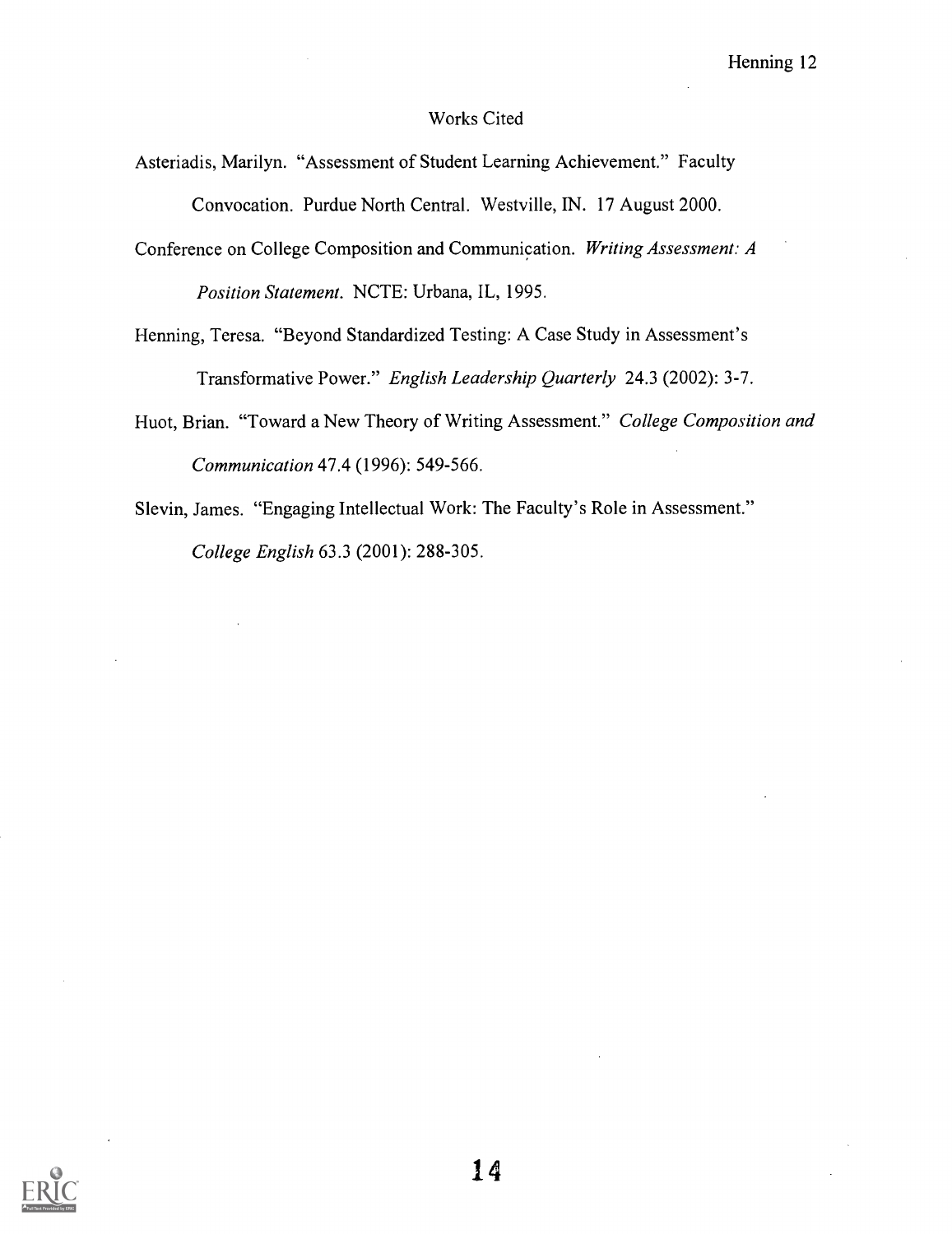Dr. Teresa B. Henning CCCC's Chicago, IL 22 March 2002

### Handout for:

## Rhetoric and Change: Using Writing Heuristics to Help English Faculty Accept and Use the 'A' Word (Assessment)

## ENGL 100 Portfolio Assessment Rubrics

To receive a passing grade, a final portfolio must at minimum demonstrate an understanding of the following rhetorical concepts:

#### 1. Writing process

- a. final drafts in the portfolio should demonstrate some evidence of revision
- b. final drafts in the portfolio should demonstrate some evidence of editing
- c. some prewriting should have be used in the creation of final drafts

#### 2. Idea development

- a. final drafts should meet the minimum word count as required by the assignment or the instructor
- b. detail use in final drafts should support the papers' topic sentences and thesis statements
- c. at least 2/3 of the body paragraphs of each paper should make use of concrete details

#### 3. Organization

a. final drafts should demonstrate an understanding of basic essay structure through their use of a beginning, middle, and end

b. final drafts should reflect an understanding of basic paragraph structure through the use of topic sentences

c. final drafts should use a pattern of organization that is loosely directed by each paper's thesis

#### 4. Writing context

a. detail use in final drafts should be directed by each paper's assigned purpose and selected audience

b. each final draft's pattern of organization should be directed by the paper's assigned purpose

c. the tone (use of style) of each final draft should be appropriate for the paper's assigned purpose and selected audience

#### 5. Use of language

a. final drafts should reflect evidence of syntactic fluency via the use of compound and some complex sentences

b. problems in word usage, mechanics, and grammar should be controlled to the extent that they do not hinder the meaning of each final draft

Source: Purdue North Central Composition Program. Purdue North Central Program Packet for Composition Students. Purdue North Central: Westville, IN, 2001.

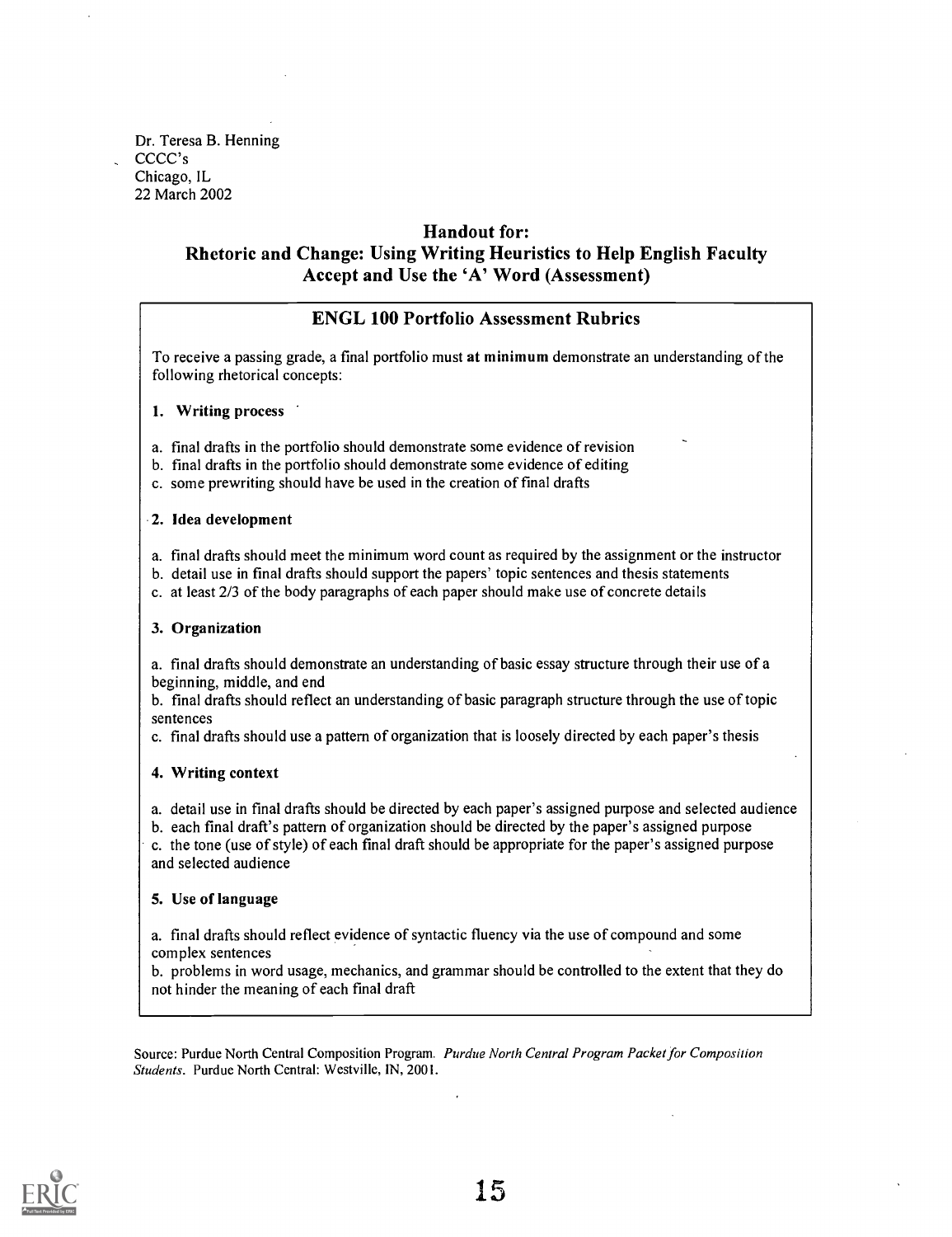## Purdue North Central English Major Learning Goals and Objectives (Sections II and III of the Program Assessment Document)

II. PROGRAM GOALS (INCLUDING CAMPUS WIDE GENERAL EDUACTION GOALS):

I. Majors in English should be familiar with different critical apparatuses (e.g. theoretical, historical, genre related etc.).

2. Majors in English should understand the ethical and political responsibilities that come with

3. Majors in English should be familiar with the historical changes within the development of the English language.

4. Majors in English should be familiar with British, American, ethnic, and other world literatures from various historical periods.

5. Majors in English should have a critical understanding of rhetoric when crafting a text.

6. Majors in English should have an ability to conduct research in a critical and analytical manner.

#### IH. PROGRAM OBJECTIVES FOR STUDENT ACADEMIC ACHIEVEMENT (INCLUDING CAMPUS WIDE GENERAL EDUCATION GOALS):

la, Students should understand, distinguish, and write about various literary genres including the essay, the novel, drama, the short story, poetry, and film.

lb. Students should read texts for subtextual as well as surface meanings.

lc. Students should apply critical and theoretical methods of analysis to interpret and write about printed, electronic, and performed texts.

Id. Students should write a plausible critical analysis of a text.

le. Students should read their own papers analytically and critically.

2a. Students should evaluate the moral/political significance of texts as social acts.

2b. Students should evaluate the moral/political significance of their own textual

3a. Students should trace key changes in the development of the English language.

3b. Students should apply linguistic theories to the analysis of various texts.

4a. Students can engage with and articulate the meanings of texts produced during various

historical periods.<br>4b. Students can engage with and articulate the meanings of texts produced in various geographical areas.

 $\overline{4}c$ . Students can engage with and articulate the meanings of texts produced within various cultural contexts.

5a. Students should demonstrate a consideration for audience and purpose in their writing.

5b. Students should.demonstrate an ethical sensitivity to language, including its inflammatory and persuasive aspects.

5c. Students should demonstrate a critical understanding of rhetorical principles when using

6a. Student should produce researched papers that use appropriate, credible, and reliable source material in support of a thesis.

6b. Students should conduct primary and secondary research appropriate to their field of

study. 6c. Students should conduct research using both print-based and electronic tools.

Source: Letters and Languages Section. English Department. "Program Assessment Profile," Purdue University North Central, Westville, IN. 18 December 2000.